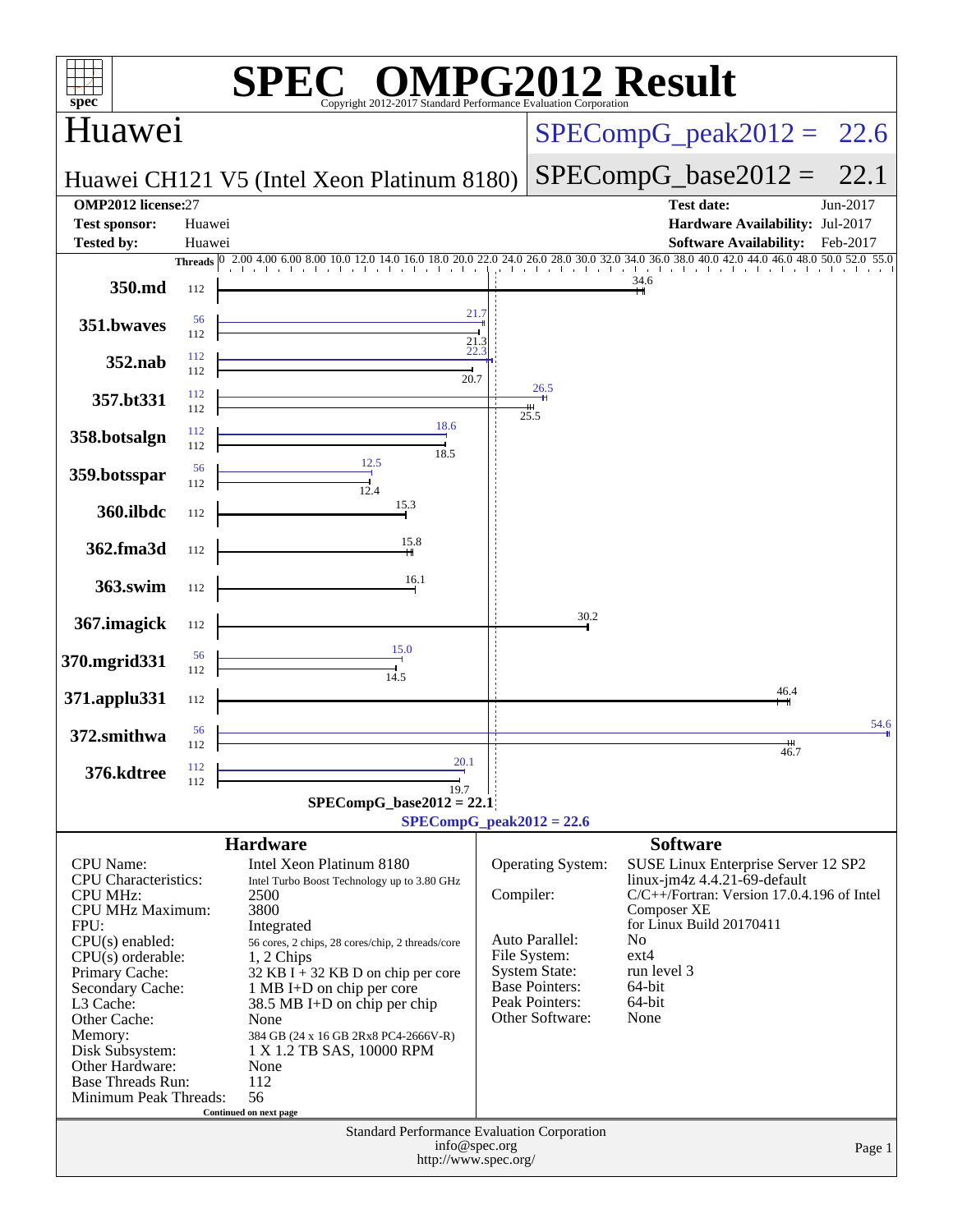#### Huawei

### $SPECompG<sub>peak2012</sub> = 22.6$

Huawei CH121 V5 (Intel Xeon Platinum 8180)

#### $SPECompG_base2012 = 22.1$  $SPECompG_base2012 = 22.1$

#### **[OMP2012 license:](http://www.spec.org/auto/omp2012/Docs/result-fields.html#OMP2012license)**27 **[Test date:](http://www.spec.org/auto/omp2012/Docs/result-fields.html#Testdate)** Jun-2017

[Maximum Peak Threads:](http://www.spec.org/auto/omp2012/Docs/result-fields.html#MaximumPeakThreads) 112

**[Test sponsor:](http://www.spec.org/auto/omp2012/Docs/result-fields.html#Testsponsor)** Huawei **[Hardware Availability:](http://www.spec.org/auto/omp2012/Docs/result-fields.html#HardwareAvailability)** Jul-2017 **[Tested by:](http://www.spec.org/auto/omp2012/Docs/result-fields.html#Testedby)** Huawei **[Software Availability:](http://www.spec.org/auto/omp2012/Docs/result-fields.html#SoftwareAvailability)** Feb-2017

Standard Performance Evaluation Corporation [info@spec.org](mailto:info@spec.org) Page 2 **[Results Table](http://www.spec.org/auto/omp2012/Docs/result-fields.html#ResultsTable) [Benchmark](http://www.spec.org/auto/omp2012/Docs/result-fields.html#Benchmark) [Threads](http://www.spec.org/auto/omp2012/Docs/result-fields.html#Threads) [Seconds](http://www.spec.org/auto/omp2012/Docs/result-fields.html#Seconds) [Ratio](http://www.spec.org/auto/omp2012/Docs/result-fields.html#Ratio) [Seconds](http://www.spec.org/auto/omp2012/Docs/result-fields.html#Seconds) [Ratio](http://www.spec.org/auto/omp2012/Docs/result-fields.html#Ratio) [Seconds](http://www.spec.org/auto/omp2012/Docs/result-fields.html#Seconds) [Ratio](http://www.spec.org/auto/omp2012/Docs/result-fields.html#Ratio) Base [Threads](http://www.spec.org/auto/omp2012/Docs/result-fields.html#Threads) [Seconds](http://www.spec.org/auto/omp2012/Docs/result-fields.html#Seconds) [Ratio](http://www.spec.org/auto/omp2012/Docs/result-fields.html#Ratio) [Seconds](http://www.spec.org/auto/omp2012/Docs/result-fields.html#Seconds) [Ratio](http://www.spec.org/auto/omp2012/Docs/result-fields.html#Ratio) [Seconds](http://www.spec.org/auto/omp2012/Docs/result-fields.html#Seconds) [Ratio](http://www.spec.org/auto/omp2012/Docs/result-fields.html#Ratio) Peak** [350.md](http://www.spec.org/auto/omp2012/Docs/350.md.html) 112 136 34.2 **[134](http://www.spec.org/auto/omp2012/Docs/result-fields.html#Median) [34.6](http://www.spec.org/auto/omp2012/Docs/result-fields.html#Median)** 133 34.8 112 136 34.2 **[134](http://www.spec.org/auto/omp2012/Docs/result-fields.html#Median) [34.6](http://www.spec.org/auto/omp2012/Docs/result-fields.html#Median)** 133 34.8 [351.bwaves](http://www.spec.org/auto/omp2012/Docs/351.bwaves.html) 112 213 21.2 213 21.3 **[213](http://www.spec.org/auto/omp2012/Docs/result-fields.html#Median) [21.3](http://www.spec.org/auto/omp2012/Docs/result-fields.html#Median)** 56 210 21.6 209 21.7 **[209](http://www.spec.org/auto/omp2012/Docs/result-fields.html#Median) [21.7](http://www.spec.org/auto/omp2012/Docs/result-fields.html#Median)** [352.nab](http://www.spec.org/auto/omp2012/Docs/352.nab.html) 112 188 20.7 **[188](http://www.spec.org/auto/omp2012/Docs/result-fields.html#Median) [20.7](http://www.spec.org/auto/omp2012/Docs/result-fields.html#Median)** 187 20.8 112 **[174](http://www.spec.org/auto/omp2012/Docs/result-fields.html#Median) [22.3](http://www.spec.org/auto/omp2012/Docs/result-fields.html#Median)** 177 21.9 174 22.4 [357.bt331](http://www.spec.org/auto/omp2012/Docs/357.bt331.html) 112 187 25.3 184 25.7 **[186](http://www.spec.org/auto/omp2012/Docs/result-fields.html#Median) [25.5](http://www.spec.org/auto/omp2012/Docs/result-fields.html#Median)** 112 **[179](http://www.spec.org/auto/omp2012/Docs/result-fields.html#Median) [26.5](http://www.spec.org/auto/omp2012/Docs/result-fields.html#Median)** 177 26.8 179 26.5 [358.botsalgn](http://www.spec.org/auto/omp2012/Docs/358.botsalgn.html) 112 235 18.5 **[235](http://www.spec.org/auto/omp2012/Docs/result-fields.html#Median) [18.5](http://www.spec.org/auto/omp2012/Docs/result-fields.html#Median)** 235 18.5 112 234 18.6 234 18.6 **[234](http://www.spec.org/auto/omp2012/Docs/result-fields.html#Median) [18.6](http://www.spec.org/auto/omp2012/Docs/result-fields.html#Median)** [359.botsspar](http://www.spec.org/auto/omp2012/Docs/359.botsspar.html) 112 426 12.3 422 12.4 **[424](http://www.spec.org/auto/omp2012/Docs/result-fields.html#Median) [12.4](http://www.spec.org/auto/omp2012/Docs/result-fields.html#Median)** 56 419 12.5 **[419](http://www.spec.org/auto/omp2012/Docs/result-fields.html#Median) [12.5](http://www.spec.org/auto/omp2012/Docs/result-fields.html#Median)** 419 12.5 [360.ilbdc](http://www.spec.org/auto/omp2012/Docs/360.ilbdc.html) 112 232 15.3 232 15.3 **[232](http://www.spec.org/auto/omp2012/Docs/result-fields.html#Median) [15.3](http://www.spec.org/auto/omp2012/Docs/result-fields.html#Median)** 112 232 15.3 232 15.3 **[232](http://www.spec.org/auto/omp2012/Docs/result-fields.html#Median) [15.3](http://www.spec.org/auto/omp2012/Docs/result-fields.html#Median)** [362.fma3d](http://www.spec.org/auto/omp2012/Docs/362.fma3d.html) 112 247 15.4 **[241](http://www.spec.org/auto/omp2012/Docs/result-fields.html#Median) [15.8](http://www.spec.org/auto/omp2012/Docs/result-fields.html#Median)** 239 15.9 112 247 15.4 **[241](http://www.spec.org/auto/omp2012/Docs/result-fields.html#Median) [15.8](http://www.spec.org/auto/omp2012/Docs/result-fields.html#Median)** 239 15.9 [363.swim](http://www.spec.org/auto/omp2012/Docs/363.swim.html) 112 281 16.1 **[281](http://www.spec.org/auto/omp2012/Docs/result-fields.html#Median) [16.1](http://www.spec.org/auto/omp2012/Docs/result-fields.html#Median)** 282 16.1 112 281 16.1 **[281](http://www.spec.org/auto/omp2012/Docs/result-fields.html#Median) [16.1](http://www.spec.org/auto/omp2012/Docs/result-fields.html#Median)** 282 16.1 [367.imagick](http://www.spec.org/auto/omp2012/Docs/367.imagick.html) 112 **[233](http://www.spec.org/auto/omp2012/Docs/result-fields.html#Median) [30.2](http://www.spec.org/auto/omp2012/Docs/result-fields.html#Median)** 233 30.2 234 30.0 112 **[233](http://www.spec.org/auto/omp2012/Docs/result-fields.html#Median) [30.2](http://www.spec.org/auto/omp2012/Docs/result-fields.html#Median)** 233 30.2 234 30.0 [370.mgrid331](http://www.spec.org/auto/omp2012/Docs/370.mgrid331.html) 112 304 14.5 305 14.5 **[305](http://www.spec.org/auto/omp2012/Docs/result-fields.html#Median) [14.5](http://www.spec.org/auto/omp2012/Docs/result-fields.html#Median)** 56 294 15.0 **[294](http://www.spec.org/auto/omp2012/Docs/result-fields.html#Median) [15.0](http://www.spec.org/auto/omp2012/Docs/result-fields.html#Median)** 295 15.0 [371.applu331](http://www.spec.org/auto/omp2012/Docs/371.applu331.html) 112 130 46.6 **[131](http://www.spec.org/auto/omp2012/Docs/result-fields.html#Median) [46.4](http://www.spec.org/auto/omp2012/Docs/result-fields.html#Median)** 133 45.6 112 130 46.6 **[131](http://www.spec.org/auto/omp2012/Docs/result-fields.html#Median) [46.4](http://www.spec.org/auto/omp2012/Docs/result-fields.html#Median)** 133 45.6 [372.smithwa](http://www.spec.org/auto/omp2012/Docs/372.smithwa.html) 112 **[115](http://www.spec.org/auto/omp2012/Docs/result-fields.html#Median) [46.7](http://www.spec.org/auto/omp2012/Docs/result-fields.html#Median)** 115 46.5 114 46.9 56 98.0 54.7 **[98.2](http://www.spec.org/auto/omp2012/Docs/result-fields.html#Median) [54.6](http://www.spec.org/auto/omp2012/Docs/result-fields.html#Median)** 98.3 54.5 [376.kdtree](http://www.spec.org/auto/omp2012/Docs/376.kdtree.html) 112 228 19.7 229 19.7 **[228](http://www.spec.org/auto/omp2012/Docs/result-fields.html#Median) [19.7](http://www.spec.org/auto/omp2012/Docs/result-fields.html#Median)** 112 224 20.1 **[224](http://www.spec.org/auto/omp2012/Docs/result-fields.html#Median) [20.1](http://www.spec.org/auto/omp2012/Docs/result-fields.html#Median)** 224 20.1 Results appear in the [order in which they were run.](http://www.spec.org/auto/omp2012/Docs/result-fields.html#RunOrder) Bold underlined text [indicates a median measurement.](http://www.spec.org/auto/omp2012/Docs/result-fields.html#Median) **[Platform Notes](http://www.spec.org/auto/omp2012/Docs/result-fields.html#PlatformNotes)** Sysinfo program /specomp2012/Docs/sysinfo \$Rev: 395 \$ \$Date:: 2012-07-25 #\$ 8f8c0fe9e19c658963a1e67685e50647 running on linux-jm4z Tue Jun 20 00:07:03 2017 This section contains SUT (System Under Test) info as seen by some common utilities. To remove or add to this section, see: <http://www.spec.org/omp2012/Docs/config.html#sysinfo> From /proc/cpuinfo model name : Intel(R) Xeon(R) Platinum 8180 CPU @ 2.50GHz 2 "physical id"s (chips) 112 "processors" cores, siblings (Caution: counting these is hw and system dependent. The following excerpts from /proc/cpuinfo might not be reliable. Use with caution.) cpu cores : 28 siblings : 56 physical 0: cores 0 1 2 3 4 5 6 8 9 10 11 12 13 14 16 17 18 19 20 21 22 24 25 26 27 28 29 30 physical 1: cores 0 1 2 3 4 5 6 8 9 10 11 12 13 14 16 17 18 19 20 21 22 24 25 26 27 28 29 30 cache size : 39424 KB Continued on next page

<http://www.spec.org/>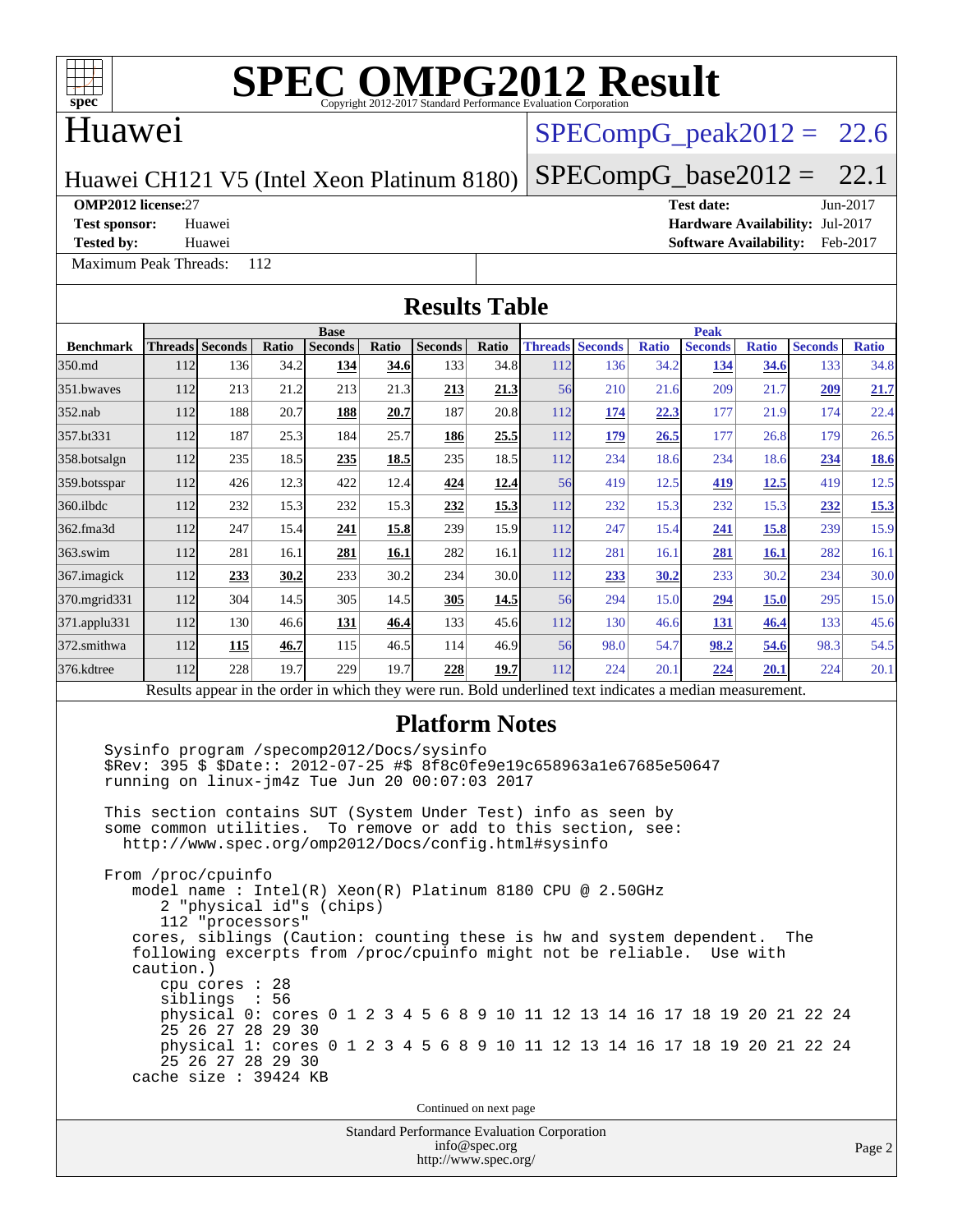

#### Huawei

 $SPECompG<sub>peak2012</sub> = 22.6$ 

Huawei CH121 V5 (Intel Xeon Platinum 8180)  $SPECompG_base2012 = 22.1$  $SPECompG_base2012 = 22.1$ 

**[OMP2012 license:](http://www.spec.org/auto/omp2012/Docs/result-fields.html#OMP2012license)**27 **[Test date:](http://www.spec.org/auto/omp2012/Docs/result-fields.html#Testdate)** Jun-2017 **[Test sponsor:](http://www.spec.org/auto/omp2012/Docs/result-fields.html#Testsponsor)** Huawei **[Hardware Availability:](http://www.spec.org/auto/omp2012/Docs/result-fields.html#HardwareAvailability)** Jul-2017 **[Tested by:](http://www.spec.org/auto/omp2012/Docs/result-fields.html#Testedby)** Huawei **[Software Availability:](http://www.spec.org/auto/omp2012/Docs/result-fields.html#SoftwareAvailability)** Feb-2017

#### **[Platform Notes \(Continued\)](http://www.spec.org/auto/omp2012/Docs/result-fields.html#PlatformNotes)**

 From /proc/meminfo MemTotal: 394122080 kB HugePages\_Total: 0<br>Hugepagesize: 2048 kB Hugepagesize: From /etc/\*release\* /etc/\*version\* SuSE-release: SUSE Linux Enterprise Server 12 (x86\_64) VERSION = 12 PATCHLEVEL = 2 # This file is deprecated and will be removed in a future service pack or release. # Please check /etc/os-release for details about this release. os-release: NAME="SLES" VERSION="12-SP2" VERSION\_ID="12.2" PRETTY\_NAME="SUSE Linux Enterprise Server 12 SP2" ID="sles" ANSI\_COLOR="0;32" CPE\_NAME="cpe:/o:suse:sles:12:sp2" uname -a: Linux linux-jm4z 4.4.21-69-default #1 SMP Tue Oct 25 10:58:20 UTC 2016 (9464f67) x86\_64 x86\_64 x86\_64 GNU/Linux run-level 3 Jun 17 16:37 SPEC is set to: /specomp2012 Filesystem Type Size Used Avail Use% Mounted on /dev/sda2 xfs 828G 57G 772G 7% / Additional information from dmidecode: BIOS INSYDE Corp. 0.10 03/09/2017 Memory: 24x Samsung M393A2K43BB1-CTD 16 GB 2666 MHz 2 rank (End of data from sysinfo program)

#### **[General Notes](http://www.spec.org/auto/omp2012/Docs/result-fields.html#GeneralNotes)**

 ======================================================================== Transparent Huge Pages enabled with: echo always > /sys/kernel/mm/redhat\_transparent\_hugepage/enabled BIOS settings notes: Power Policy set to Performance Set Patrol Scrub to Disable General OMP Library Settings ENV\_KMP\_LIBRARY=turnaround ENV\_OMP\_SCHEDULE=static ENV\_KMP\_STACKSIZE=256M Continued on next page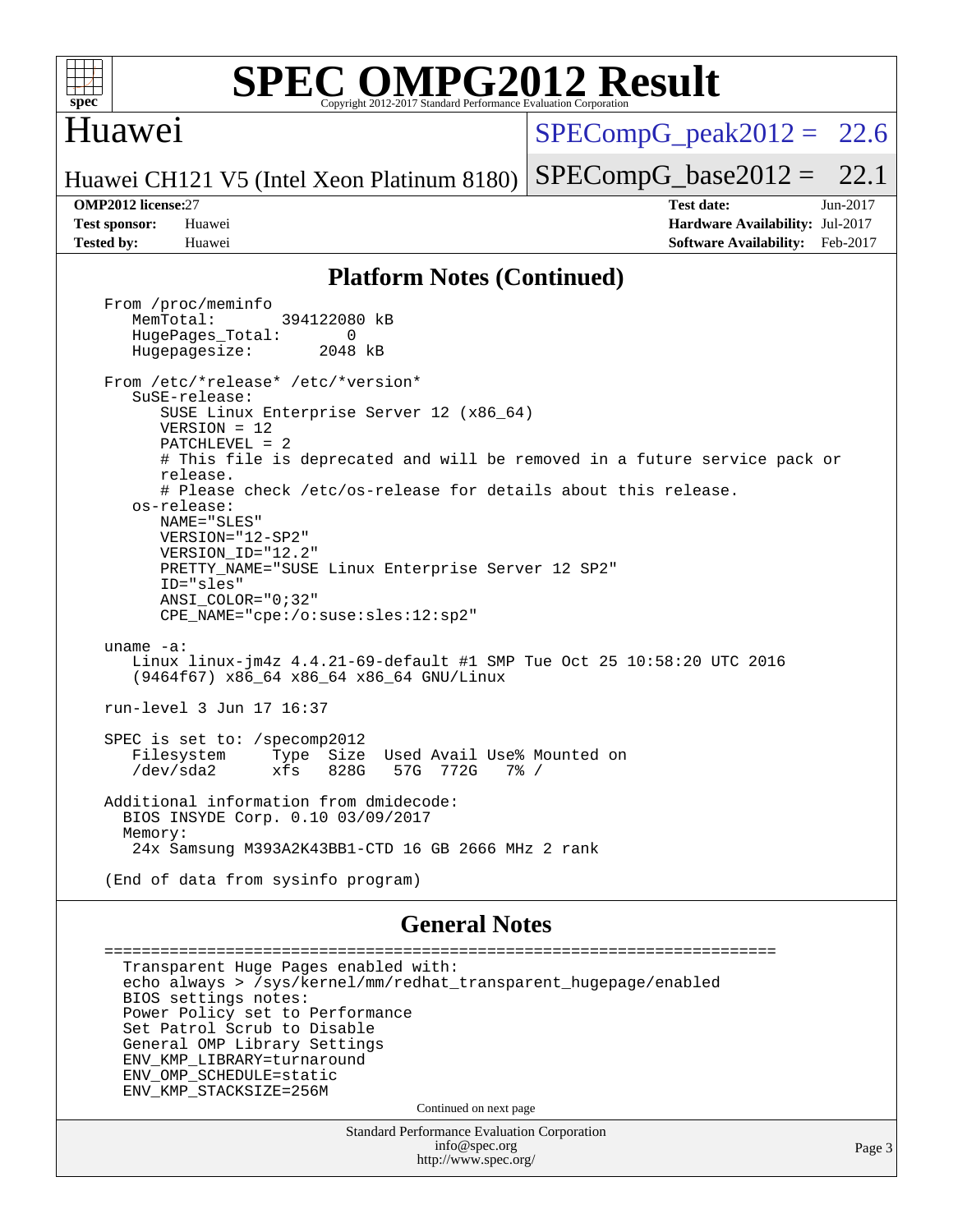

### Huawei

#### $SPECompG_peak2012 = 22.6$  $SPECompG_peak2012 = 22.6$

 $SPECompG_base2012 = 22.1$  $SPECompG_base2012 = 22.1$ 

Huawei CH121 V5 (Intel Xeon Platinum 8180)

**[OMP2012 license:](http://www.spec.org/auto/omp2012/Docs/result-fields.html#OMP2012license)**27 **[Test date:](http://www.spec.org/auto/omp2012/Docs/result-fields.html#Testdate)** Jun-2017 **[Test sponsor:](http://www.spec.org/auto/omp2012/Docs/result-fields.html#Testsponsor)** Huawei **[Hardware Availability:](http://www.spec.org/auto/omp2012/Docs/result-fields.html#HardwareAvailability)** Jul-2017 **[Tested by:](http://www.spec.org/auto/omp2012/Docs/result-fields.html#Testedby)** Huawei **[Software Availability:](http://www.spec.org/auto/omp2012/Docs/result-fields.html#SoftwareAvailability)** Feb-2017

#### **[General Notes \(Continued\)](http://www.spec.org/auto/omp2012/Docs/result-fields.html#GeneralNotes)**

| ENV OMP DYNAMIC=FALSE<br>ENV_OMP_NESTED=FALSE<br>ENV KMP AFFINITY=compact, 0   |
|--------------------------------------------------------------------------------|
| Per benchmark peak OMP Library Settings                                        |
| 351.bwaves:peak:<br>ENV KMP AFFINITY=compact, 1<br>ENV OMP SCHEDULE=static, 1  |
| 357.bt331:peak<br>ENV OMP SCHEDULE=static, 1                                   |
| 359.botsspar: peak:<br>ENV KMP AFFINITY=compact, 1<br>ENV OMP SCHEDULE=quided  |
| $370.\text{mgrid}331:\text{peak}$<br>ENV KMP AFFINITY=compact, 1               |
| 372.smithwa:peak:<br>ENV KMP AFFINITY=compact, 1<br>ENV OMP SCHEDULE=static, 1 |

#### **[Base Compiler Invocation](http://www.spec.org/auto/omp2012/Docs/result-fields.html#BaseCompilerInvocation)**

[C benchmarks](http://www.spec.org/auto/omp2012/Docs/result-fields.html#Cbenchmarks): [icc](http://www.spec.org/omp2012/results/res2017q3/omp2012-20170621-00104.flags.html#user_CCbase_intel_icc_a87c68a857bc5ec5362391a49d3a37a6)

[C++ benchmarks:](http://www.spec.org/auto/omp2012/Docs/result-fields.html#CXXbenchmarks) [icpc](http://www.spec.org/omp2012/results/res2017q3/omp2012-20170621-00104.flags.html#user_CXXbase_intel_icpc_2d899f8d163502b12eb4a60069f80c1c)

[Fortran benchmarks](http://www.spec.org/auto/omp2012/Docs/result-fields.html#Fortranbenchmarks): [ifort](http://www.spec.org/omp2012/results/res2017q3/omp2012-20170621-00104.flags.html#user_FCbase_intel_ifort_8a5e5e06b19a251bdeaf8fdab5d62f20)

## **[Base Portability Flags](http://www.spec.org/auto/omp2012/Docs/result-fields.html#BasePortabilityFlags)**

 350.md: [-FR](http://www.spec.org/omp2012/results/res2017q3/omp2012-20170621-00104.flags.html#user_baseFPORTABILITY350_md_f-FR) 357.bt331: [-mcmodel=medium](http://www.spec.org/omp2012/results/res2017q3/omp2012-20170621-00104.flags.html#user_basePORTABILITY357_bt331_f-mcmodel_3a41622424bdd074c4f0f2d2f224c7e5) 363.swim: [-mcmodel=medium](http://www.spec.org/omp2012/results/res2017q3/omp2012-20170621-00104.flags.html#user_basePORTABILITY363_swim_f-mcmodel_3a41622424bdd074c4f0f2d2f224c7e5) 367.imagick: [-std=c99](http://www.spec.org/omp2012/results/res2017q3/omp2012-20170621-00104.flags.html#user_baseCPORTABILITY367_imagick_f-std_2ec6533b6e06f1c4a6c9b78d9e9cde24)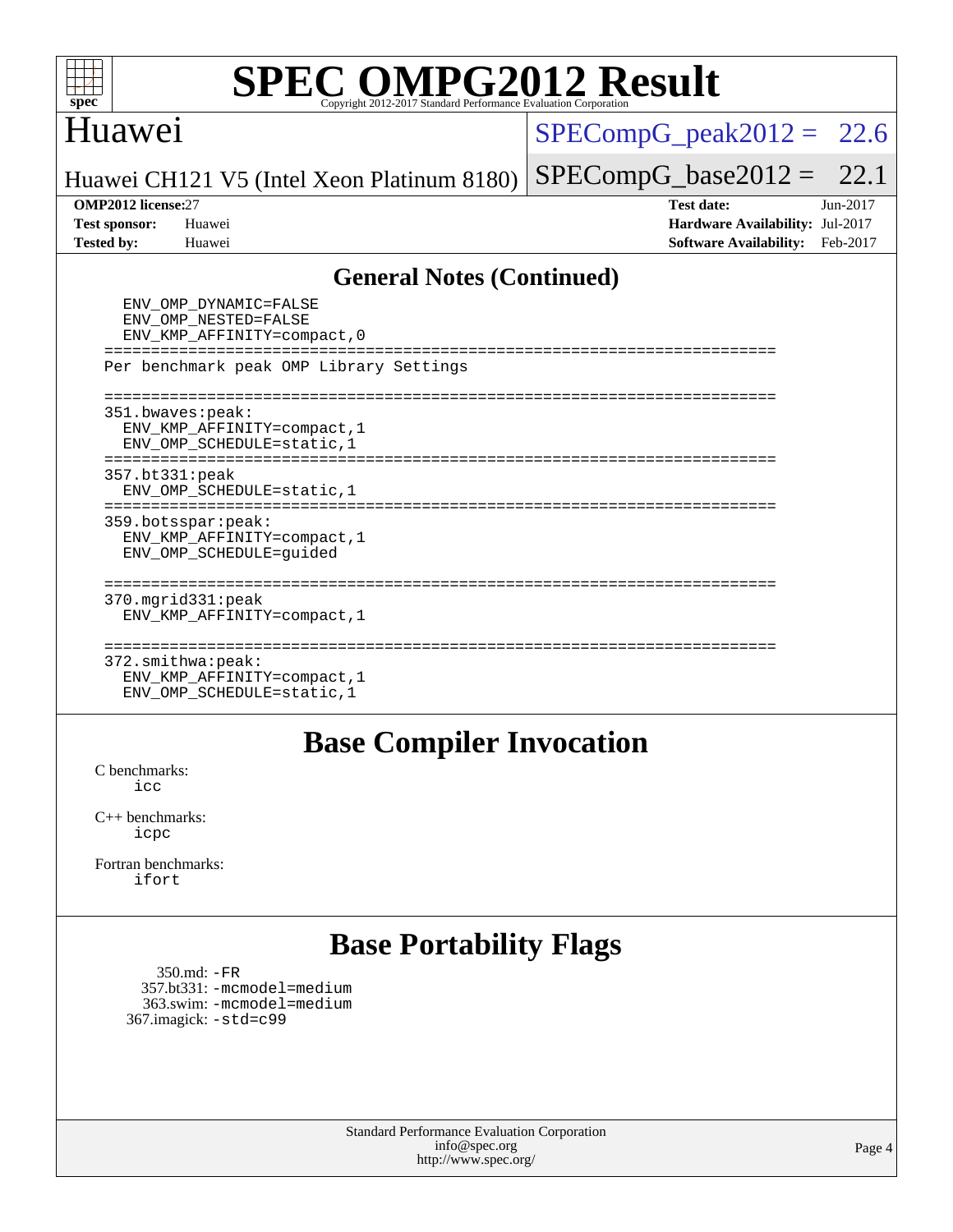

## Huawei

 $SPECompG_peak2012 = 22.6$  $SPECompG_peak2012 = 22.6$ 

 $SPECompG_base2012 = 22.1$  $SPECompG_base2012 = 22.1$ 

Huawei CH121 V5 (Intel Xeon Platinum 8180)

**[OMP2012 license:](http://www.spec.org/auto/omp2012/Docs/result-fields.html#OMP2012license)**27 **[Test date:](http://www.spec.org/auto/omp2012/Docs/result-fields.html#Testdate)** Jun-2017 **[Test sponsor:](http://www.spec.org/auto/omp2012/Docs/result-fields.html#Testsponsor)** Huawei **[Hardware Availability:](http://www.spec.org/auto/omp2012/Docs/result-fields.html#HardwareAvailability)** Jul-2017 **[Tested by:](http://www.spec.org/auto/omp2012/Docs/result-fields.html#Testedby)** Huawei **[Software Availability:](http://www.spec.org/auto/omp2012/Docs/result-fields.html#SoftwareAvailability)** Feb-2017

## **[Base Optimization Flags](http://www.spec.org/auto/omp2012/Docs/result-fields.html#BaseOptimizationFlags)**

[C benchmarks](http://www.spec.org/auto/omp2012/Docs/result-fields.html#Cbenchmarks): [-O2](http://www.spec.org/omp2012/results/res2017q3/omp2012-20170621-00104.flags.html#user_CCbase_f-O2) [-openmp](http://www.spec.org/omp2012/results/res2017q3/omp2012-20170621-00104.flags.html#user_CCbase_f-openmp) [-ipo](http://www.spec.org/omp2012/results/res2017q3/omp2012-20170621-00104.flags.html#user_CCbase_f-ipo_84062ab53814f613187d02344b8f49a7) [-xCORE-AVX2](http://www.spec.org/omp2012/results/res2017q3/omp2012-20170621-00104.flags.html#user_CCbase_f-xCORE-AVX2) [-ansi-alias](http://www.spec.org/omp2012/results/res2017q3/omp2012-20170621-00104.flags.html#user_CCbase_f-ansi-alias)

[C++ benchmarks:](http://www.spec.org/auto/omp2012/Docs/result-fields.html#CXXbenchmarks) [-O2](http://www.spec.org/omp2012/results/res2017q3/omp2012-20170621-00104.flags.html#user_CXXbase_f-O2) [-openmp](http://www.spec.org/omp2012/results/res2017q3/omp2012-20170621-00104.flags.html#user_CXXbase_f-openmp) [-ipo](http://www.spec.org/omp2012/results/res2017q3/omp2012-20170621-00104.flags.html#user_CXXbase_f-ipo_84062ab53814f613187d02344b8f49a7) [-xCORE-AVX2](http://www.spec.org/omp2012/results/res2017q3/omp2012-20170621-00104.flags.html#user_CXXbase_f-xCORE-AVX2) [-ansi-alias](http://www.spec.org/omp2012/results/res2017q3/omp2012-20170621-00104.flags.html#user_CXXbase_f-ansi-alias)

[Fortran benchmarks](http://www.spec.org/auto/omp2012/Docs/result-fields.html#Fortranbenchmarks): [-O2](http://www.spec.org/omp2012/results/res2017q3/omp2012-20170621-00104.flags.html#user_FCbase_f-O2) [-openmp](http://www.spec.org/omp2012/results/res2017q3/omp2012-20170621-00104.flags.html#user_FCbase_f-openmp) [-ipo](http://www.spec.org/omp2012/results/res2017q3/omp2012-20170621-00104.flags.html#user_FCbase_f-ipo_84062ab53814f613187d02344b8f49a7) [-xCORE-AVX2](http://www.spec.org/omp2012/results/res2017q3/omp2012-20170621-00104.flags.html#user_FCbase_f-xCORE-AVX2) [-align array64byte](http://www.spec.org/omp2012/results/res2017q3/omp2012-20170621-00104.flags.html#user_FCbase_f-align_c9377f996e966d652baaf753401d4725)

#### **[Peak Compiler Invocation](http://www.spec.org/auto/omp2012/Docs/result-fields.html#PeakCompilerInvocation)**

[C benchmarks](http://www.spec.org/auto/omp2012/Docs/result-fields.html#Cbenchmarks): [icc](http://www.spec.org/omp2012/results/res2017q3/omp2012-20170621-00104.flags.html#user_CCpeak_intel_icc_a87c68a857bc5ec5362391a49d3a37a6)

[C++ benchmarks:](http://www.spec.org/auto/omp2012/Docs/result-fields.html#CXXbenchmarks) [icpc](http://www.spec.org/omp2012/results/res2017q3/omp2012-20170621-00104.flags.html#user_CXXpeak_intel_icpc_2d899f8d163502b12eb4a60069f80c1c)

[Fortran benchmarks](http://www.spec.org/auto/omp2012/Docs/result-fields.html#Fortranbenchmarks): [ifort](http://www.spec.org/omp2012/results/res2017q3/omp2012-20170621-00104.flags.html#user_FCpeak_intel_ifort_8a5e5e06b19a251bdeaf8fdab5d62f20)

## **[Peak Portability Flags](http://www.spec.org/auto/omp2012/Docs/result-fields.html#PeakPortabilityFlags)**

 350.md: [-FR](http://www.spec.org/omp2012/results/res2017q3/omp2012-20170621-00104.flags.html#user_peakFPORTABILITY350_md_f-FR) 357.bt331: [-mcmodel=medium](http://www.spec.org/omp2012/results/res2017q3/omp2012-20170621-00104.flags.html#user_peakPORTABILITY357_bt331_f-mcmodel_3a41622424bdd074c4f0f2d2f224c7e5) 363.swim: [-mcmodel=medium](http://www.spec.org/omp2012/results/res2017q3/omp2012-20170621-00104.flags.html#user_peakPORTABILITY363_swim_f-mcmodel_3a41622424bdd074c4f0f2d2f224c7e5) 367.imagick: [-std=c99](http://www.spec.org/omp2012/results/res2017q3/omp2012-20170621-00104.flags.html#user_peakCPORTABILITY367_imagick_f-std_2ec6533b6e06f1c4a6c9b78d9e9cde24)

## **[Peak Optimization Flags](http://www.spec.org/auto/omp2012/Docs/result-fields.html#PeakOptimizationFlags)**

[C benchmarks](http://www.spec.org/auto/omp2012/Docs/result-fields.html#Cbenchmarks):

 352.nab: [-O3](http://www.spec.org/omp2012/results/res2017q3/omp2012-20170621-00104.flags.html#user_peakOPTIMIZE352_nab_f-O3) [-openmp](http://www.spec.org/omp2012/results/res2017q3/omp2012-20170621-00104.flags.html#user_peakOPTIMIZE352_nab_f-openmp) [-ipo](http://www.spec.org/omp2012/results/res2017q3/omp2012-20170621-00104.flags.html#user_peakOPTIMIZE352_nab_f-ipo_84062ab53814f613187d02344b8f49a7) [-xCORE-AVX2](http://www.spec.org/omp2012/results/res2017q3/omp2012-20170621-00104.flags.html#user_peakOPTIMIZE352_nab_f-xCORE-AVX2) [-fno-alias](http://www.spec.org/omp2012/results/res2017q3/omp2012-20170621-00104.flags.html#user_peakOPTIMIZE352_nab_f-no-alias_694e77f6c5a51e658e82ccff53a9e63a) [-opt-malloc-options=1](http://www.spec.org/omp2012/results/res2017q3/omp2012-20170621-00104.flags.html#user_peakOPTIMIZE352_nab_f-opt-malloc-options_d882ffc6ff87e51efe45f9a5190004b0) [-opt-calloc](http://www.spec.org/omp2012/results/res2017q3/omp2012-20170621-00104.flags.html#user_peakOPTIMIZE352_nab_f-opt-calloc) [-fp-model fast=2](http://www.spec.org/omp2012/results/res2017q3/omp2012-20170621-00104.flags.html#user_peakOPTIMIZE352_nab_f-fp-model_a7fb8ccb7275e23f0079632c153cfcab) [-no-prec-div](http://www.spec.org/omp2012/results/res2017q3/omp2012-20170621-00104.flags.html#user_peakOPTIMIZE352_nab_f-no-prec-div) [-no-prec-sqrt](http://www.spec.org/omp2012/results/res2017q3/omp2012-20170621-00104.flags.html#user_peakOPTIMIZE352_nab_f-no-prec-sqrt) [-ansi-alias](http://www.spec.org/omp2012/results/res2017q3/omp2012-20170621-00104.flags.html#user_peakCOPTIMIZE352_nab_f-ansi-alias)

358.botsalgn: [-O3](http://www.spec.org/omp2012/results/res2017q3/omp2012-20170621-00104.flags.html#user_peakOPTIMIZE358_botsalgn_f-O3) [-openmp](http://www.spec.org/omp2012/results/res2017q3/omp2012-20170621-00104.flags.html#user_peakOPTIMIZE358_botsalgn_f-openmp) [-ipo](http://www.spec.org/omp2012/results/res2017q3/omp2012-20170621-00104.flags.html#user_peakOPTIMIZE358_botsalgn_f-ipo_84062ab53814f613187d02344b8f49a7) [-xCORE-AVX2](http://www.spec.org/omp2012/results/res2017q3/omp2012-20170621-00104.flags.html#user_peakOPTIMIZE358_botsalgn_f-xCORE-AVX2) [-fno-alias](http://www.spec.org/omp2012/results/res2017q3/omp2012-20170621-00104.flags.html#user_peakOPTIMIZE358_botsalgn_f-no-alias_694e77f6c5a51e658e82ccff53a9e63a) [-ansi-alias](http://www.spec.org/omp2012/results/res2017q3/omp2012-20170621-00104.flags.html#user_peakCOPTIMIZE358_botsalgn_f-ansi-alias)

359.botsspar: Same as 358.botsalgn

367.imagick: basepeak = yes

```
 372.smithwa: -O2 -openmp -ipo -xCORE-AVX2 -fno-alias
-opt-streaming-stores always -opt-malloc-options=1
-ansi-alias
```
Continued on next page